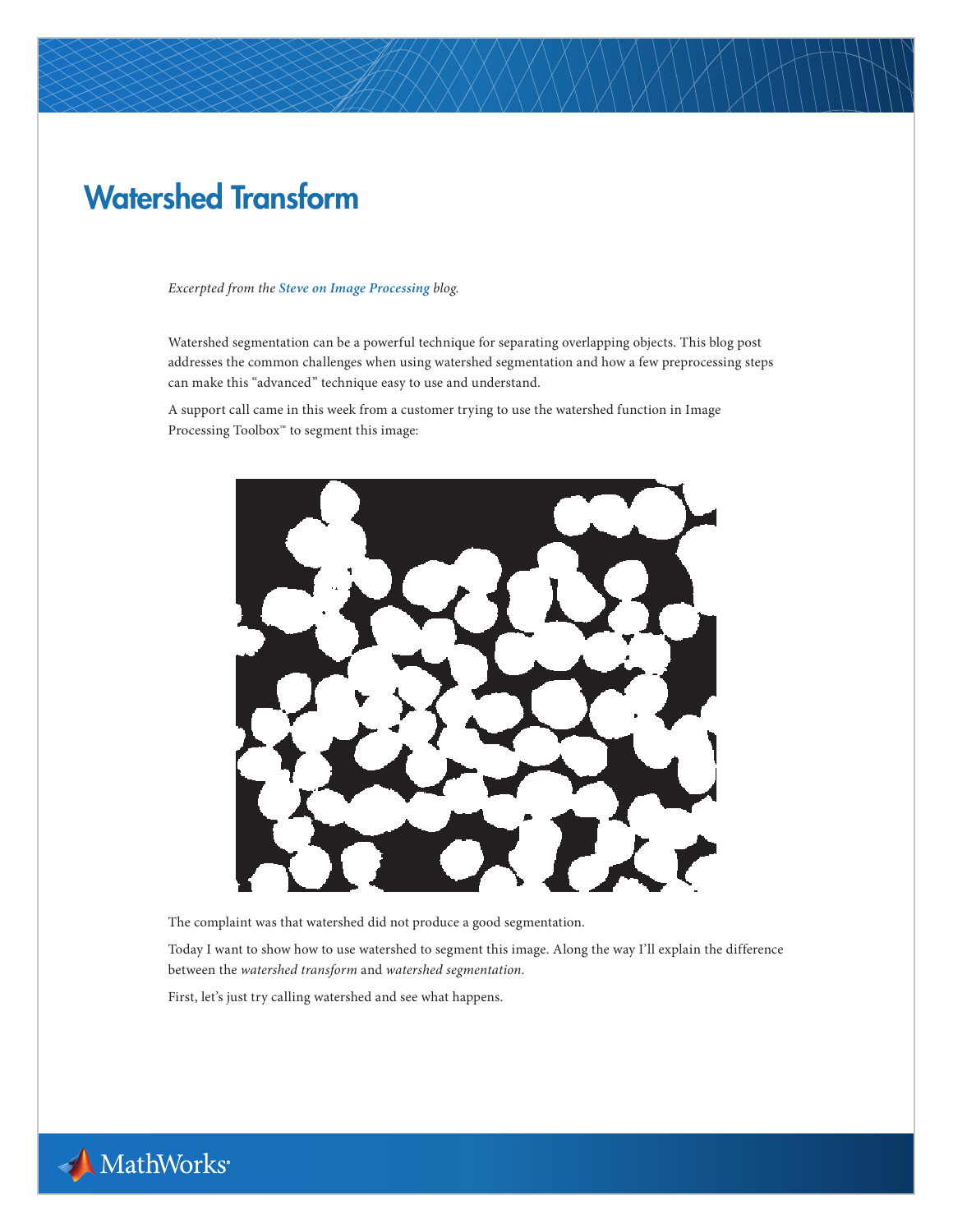url = 'http://blogs.mathworks.com/images/steve/2013/blobs.png'; bw = imread(url);  $L = watershed(bw);$ Lrgb =  $label2rgb(1)}$ imshow(Lrgb)



When I saw that result, I was puzzled at first. Then I realized what was going on. Let me use imfuse to show these two images together, zooming in on one particular blob.

imshow(imfuse(bw,Lrgb)) axis([10 175 15 155])

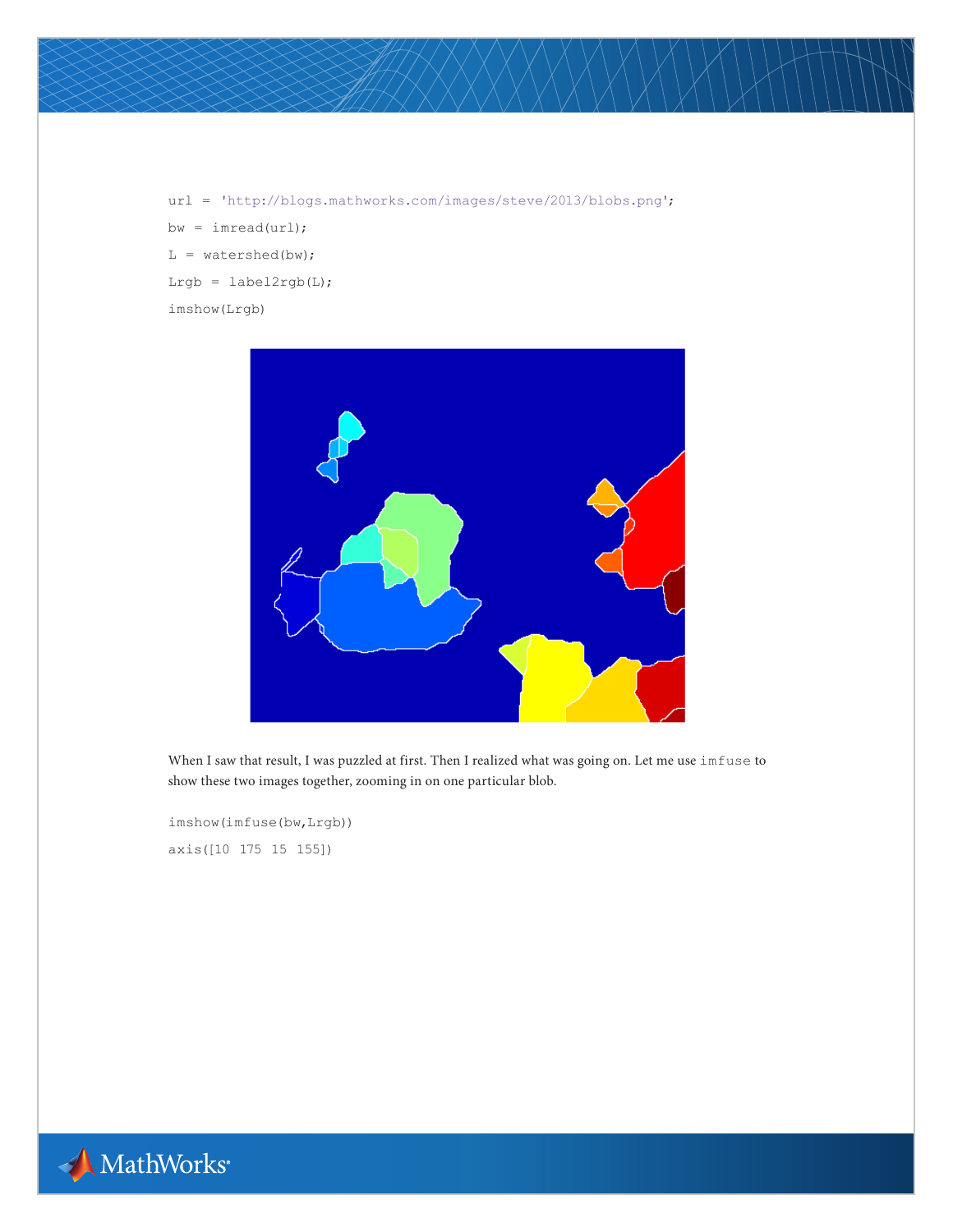

The watershed transform always gives you one watershed region for every local minimum (or regional minimum) in the image. These little black "noise spots" are local minima, and so there's a watershed region around each one.

Even if we fill these holes, though, just using the watershed transform by itself is never going to produce the segmentation that the customer was seeking. That brings me to my point about the distinction between watershed segmentation and the watershed transform. *Watershed segmentation* refers to a family of algorithms that are **based** on the watershed transform. Except for very specific cases, the watershed transform isn't a full segmentation method on its own.

Some years ago, I wrote a MathWorks technical article called *[The Watershed Transform: Strategies for](http://www.mathworks.com/company/newsletters/articles/the-watershed-transform-strategies-for-image-segmentation.html)  [Image Segmentation](http://www.mathworks.com/company/newsletters/articles/the-watershed-transform-strategies-for-image-segmentation.html)*. It's worth reviewing in order to brush up on the basics. An central concept from the article is this: The key behind using the watershed transform for segmentation is this: **Change your image into another image whose catchment basins are the objects you want to identify.**

For an image such as this, consisting of roughly circular, touching blobs, the distance transform can be useful for producing an image whose "catchment basins are the objects you want to identify."

Before going to the distance transform, though, let's clean up the noise a bit. The function bwareaopen can be used to remove very small dots. It removes them in the foreground, though, so we complement the image before and after calling bwareaopen.

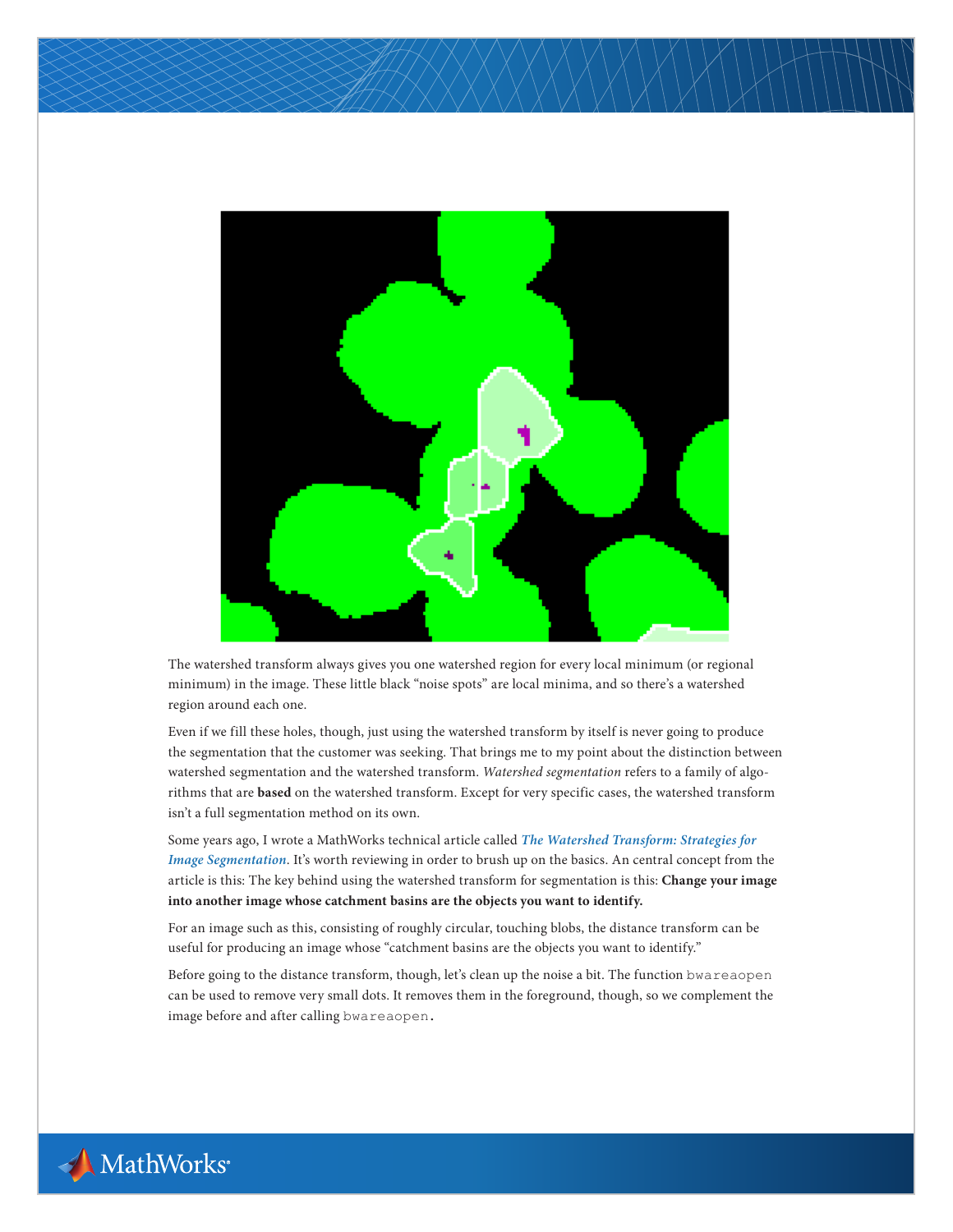```
bw2 = \simbwareaopen(\simbw, 10);
imshow(bw2)
```


 $D = -bwdist(\sim bw)$ ; imshow(D,[])



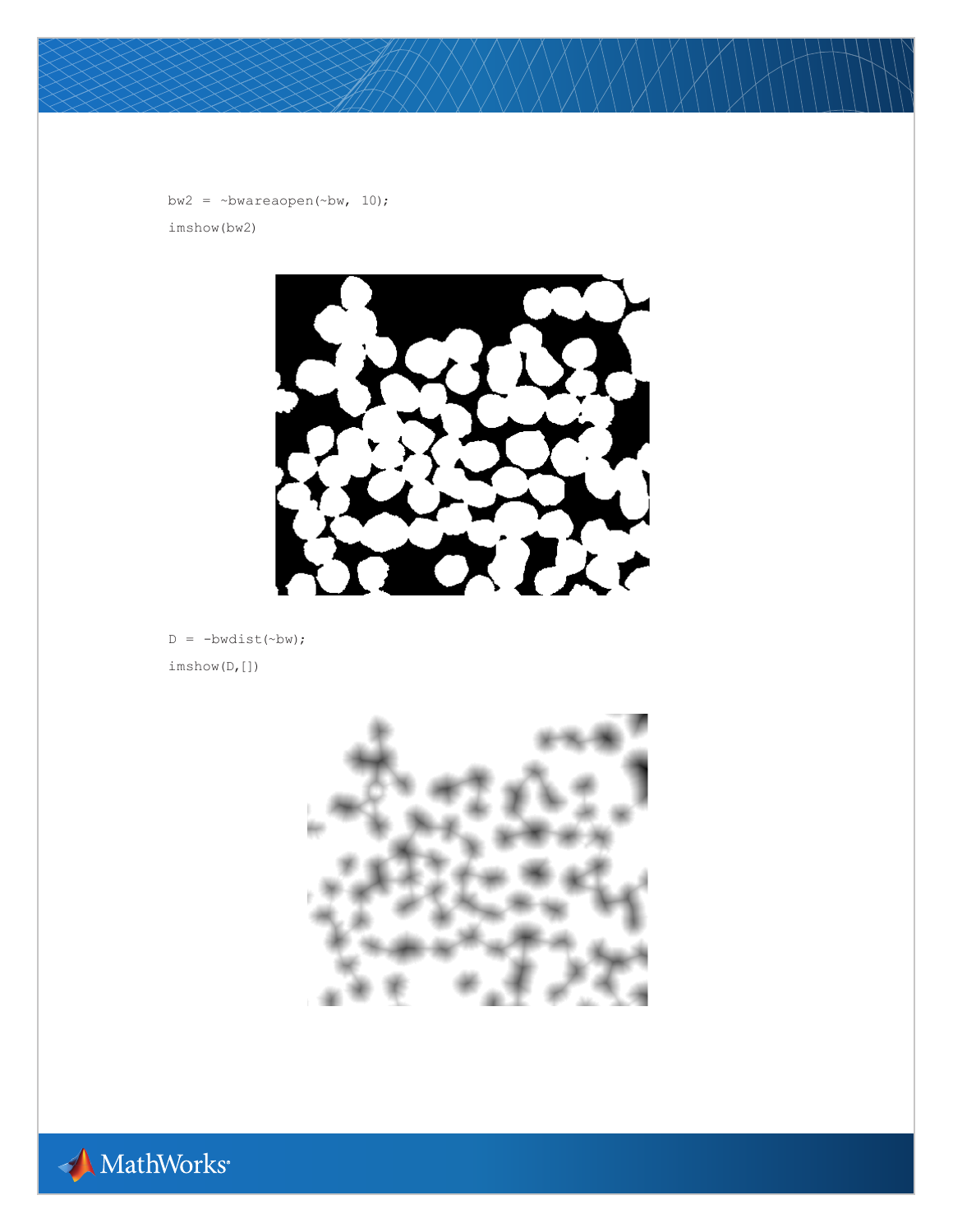Now we're starting to get somewhere. Next, compute the watershed transform of  $\mathtt{D}.$ 

Ld =  $watershed(D);$ imshow(label2rgb(Ld))



The watershed ridge lines, in white, correspond to  $Ld = 0$ . Let's use these ridge lines to segment the binary image by changing the corresponding pixels into background.

 $bw2 = bw;$  $bw2(Ld == 0) = 0;$ imshow(bw2)

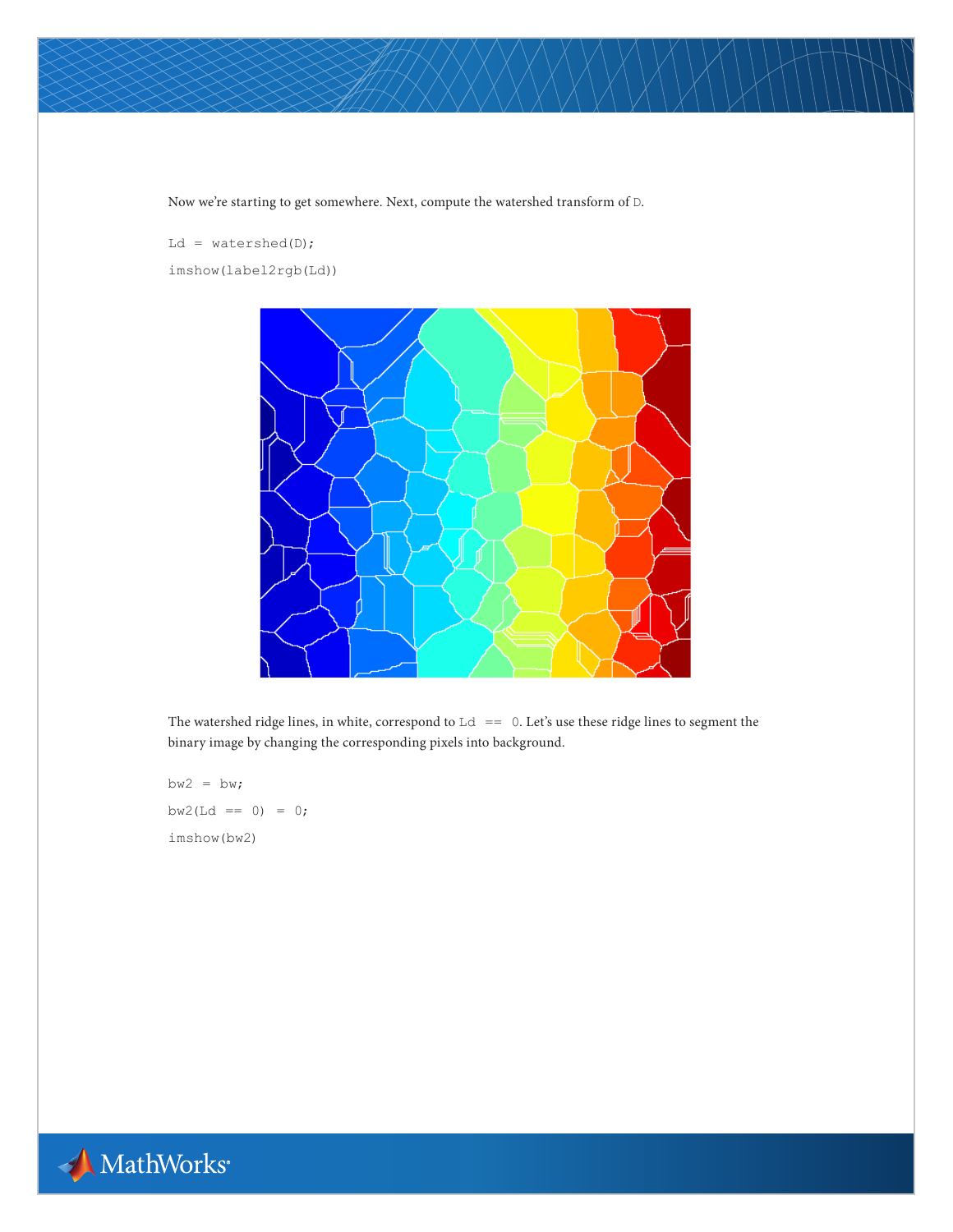

The "raw" watershed transform is known for its tendency to oversegment an image. The reason is something I mentioned above: Each local minimum, no matter how small, becomes a catchment basin. A common trick, then, in watershed-based segmentation methods is to filter out tiny local minima using the imextendedmin function and then modify the distance transform so that no minima occur at the filtered-out locations. This is called *minima imposition* and is implemented via the function imimposemin.

The following call to imextendedmin should ideally just produce small spots that are roughly in the middle of the cells to be segmented. I'll use imshowpair to superimpose the mask on the original image.

 $mask = investment(D, 2);$ imshowpair(bw,mask,'blend')